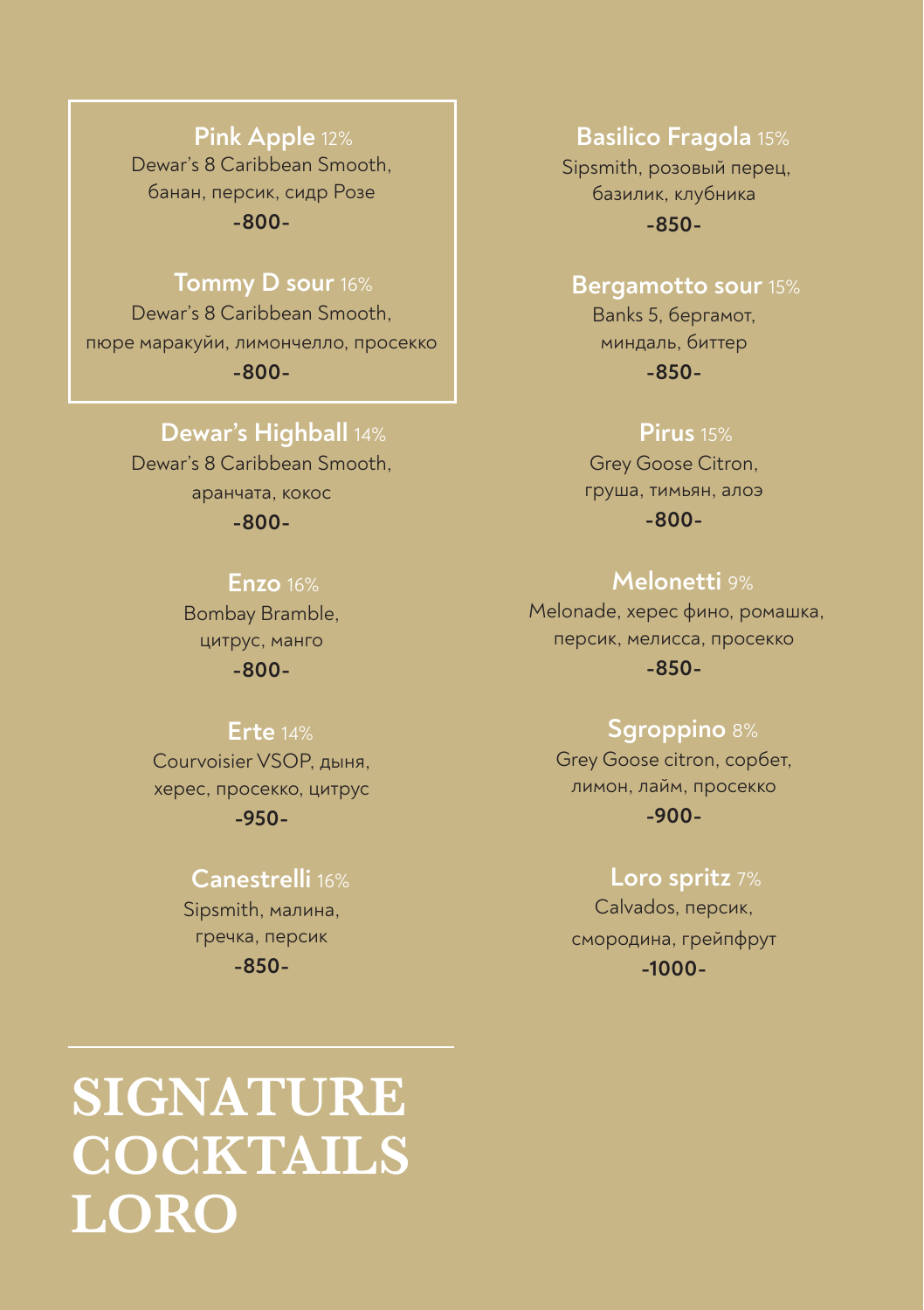# Cioccolato 15%

Courvoisier VSOP адвокат, лунго, ваниль

 $-800-$ 

# **Negroni** 30%

Oxley gin, Carpano Antica formula, Martini bitter  $-950-$ 

Drv Martini 39%

Sipsmith, dolin dry  $-1000-$ 

# Tommy's margarita 15%

Patron silver, лайм, агава  $-800-$ 

# **Blood and Sand 16%**

Dewar's 15, апельсин, вишня, вермут  $-800-$ 

# Old Cuban 18%

Bacardi 8, лайм, мята. биттер, просекко

 $-850-$ 

# **Rusty Nail 42%** Auchentoshan Three Wood. drambui  $-1300-$

# THE GREAT **CLASSIC** COCKTAILS

#### **Espresso Martini 12%**

Grey Goose, ликёр кофе, эспрессо  $-800-$ 

#### Pisco sour 15%

Pisco, лимон, сахар, биттер, белок  $-800-$ 

# Old - fashioned 38%

Michter's rye bourbon, caxap, биттер  $-1,400-$ 

# Manhattan 38%

Michter's Rye Whiskey. Carpano Antica formula, angostura bitter  $-1750-$ 

# Bloody Mary 10%

Grey Goose, томатный сок, сельдерей, специи  $-850-$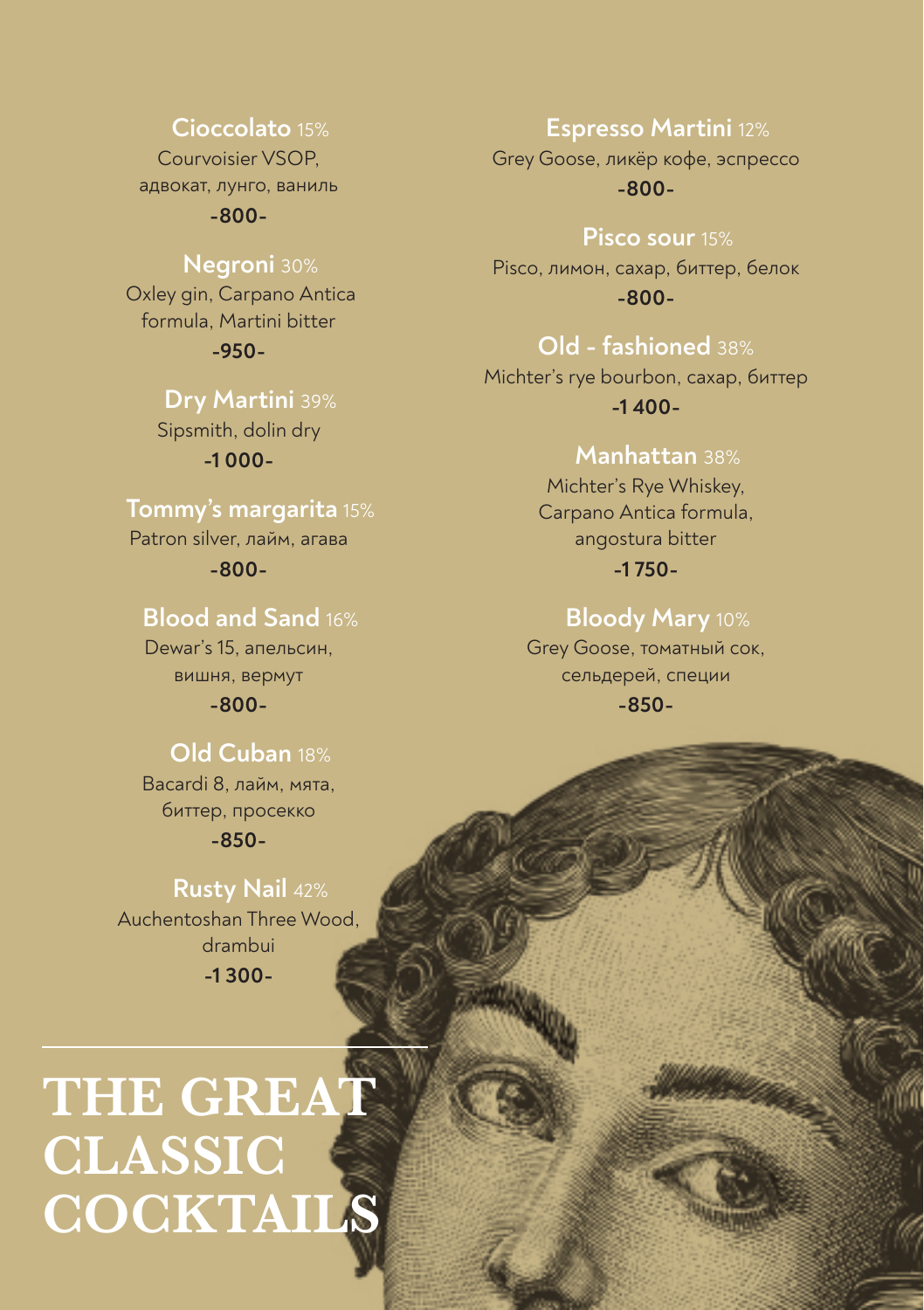# tasting set 3x20 ml

| Dewar's Caribbean Smooth ,8 y.o.     |  |
|--------------------------------------|--|
| Aberfeldy 12 y.o.   Aultmore 12 y.o. |  |

# ВИСКИ 40 МЛ

#### ШОТЛАНДИЯ. КУПАЖИРОВАННЫЙ ВИСКИ.

| Dewar's White Label, 40%                | 500  |
|-----------------------------------------|------|
| Dewar's Caribbean Smooth, 8 y.o.        | 550  |
| Dewar's Portuguese Smooth, 8 y.o.       | 550  |
| Dewar's Japanese Smooth, 8 y.o., 40%    | 550  |
| Dewar's 8 y.o., 40%                     | 550  |
| Dewar's 12 y.o., 40%                    | 750  |
| Dewar's 15 y.o., 40%                    | 1000 |
| Dewar's 18 y.o., 40%                    | 1350 |
| Chivas Regal 12y.o., 40%                | 1000 |
| Chivas Regal XV, 40%                    | 1400 |
| Johnnie Walker Black Label 12 y.o., 43% | 650  |

#### ШОТЛАНДИЯ. СОЛОДОВЫЙ ВИСКИ.

| Aberfeldy 12 y.o., 40%                      | 1100 |
|---------------------------------------------|------|
| Aberfeldy 16 y.o., 40%                      | 1250 |
| Aultmore 12 y.o., 46%                       | 750  |
| Royal Brackla 12 y.o., 40%                  | 1200 |
| Craigellachie 13 y.o., 46%                  | 1100 |
| Deveron 12 y.o., 40%                        | 900  |
| Auchentoshan "American Oak", 40%            | 700  |
| Auchentoshan Sauvignon<br>Blanc Finish, 47% | 1150 |
| Highland Park 12 y.o., 40%                  | 1350 |
| Highland park 18 y.o., 43%                  | 3150 |
| The Macallan Double Cask 12 y.o., 40%       | 1600 |
| The Macallan Triple Cask 12 y.o., 40%       | 1600 |
| The Macallan Sherry Cask 12 y.o., 40%       | 900  |
| Laphroaig, 10 y.o., 40%                     | 1250 |
| Ledaig 10 y.o., 46%                         | 1050 |
| Talisker 10 y.o., 45,8%                     | 800  |
| Glenfiddich 15 y.o., 40%                    | 2700 |
| The Glenlivet 15 y.o., 40%                  | 1550 |
| Lagavulin 16 y.o., 43%                      | 2000 |
| Glen Scotia 18 y.o., 46%                    | 1750 |
| Deanston, 18 y.o., 46%                      | 2200 |

# ШОТЛАНДИЯ. SPECIAL EDITION.

1200

| Laphroaig" Quarter Cask, 48%             | 950  |
|------------------------------------------|------|
| The Balvenie Caribbean Cask 14 y.o., 40% | 1100 |
| Auchentoshan, "Three Wood", 43%          | 1150 |
| Glenfiddich 21 y.o., 40%                 | 1800 |

#### ШОТЛАНДИЯ. LIMITED EDITION.

| Lagavulin 12 y.o., 56,5%                 | 1350 |
|------------------------------------------|------|
| The Glenlivet 18 y.o., 43%               | 2000 |
| Brodick Bar, Arran, 20 y.o., 46%         | 2400 |
| The Macallan Rare Cask, 43%              | 5700 |
| The Dalmore 12 y.o., 40%                 | 1800 |
| The Dalmore 15y.o., 40%                  | 3350 |
| The Dalmore 18y.o., 43%                  | 5000 |
| The Dalmore King Alexander III, 40%      | 4800 |
| Ferry To Islay Blended Malt Scotc, 55,1% | 7000 |
| ЯПОНИЯ                                   |      |
| Nikka From the Barrel, 51%               | 1800 |
| Suntory Toki, 43%                        | 850  |
| <b>ИРЛАНДИЯ</b>                          |      |
| Jameson Black Barrel, 40%                | 850  |
| Teeling Stout Cask, 46%                  | 1000 |
| Green Spot, 40%                          | 1500 |
| США                                      |      |
| Michter's Rye Whiskey, 42%               | 950  |
| Hudson" Baby Bourbon, 46%                | 1650 |
| Buffalo Trace, 40%                       | 550  |
| Jim Beam, Double oak, 43%                | 550  |
| Maker's Mark, 45%                        | 650  |
| Jim Beam Rye, 40%                        | 500  |
| <b>ИТАЛЬЯНСКИЙ</b>                       |      |
| Puni Gold, 43%                           | 1000 |
| <b>АНГЛИЙСКИЙ</b>                        |      |
| The English Smokey, 43%                  | 1250 |
| ШВЕДСКИЙ                                 |      |
| Mackmyra Svensk Ek, 46,1%                | 1900 |
|                                          |      |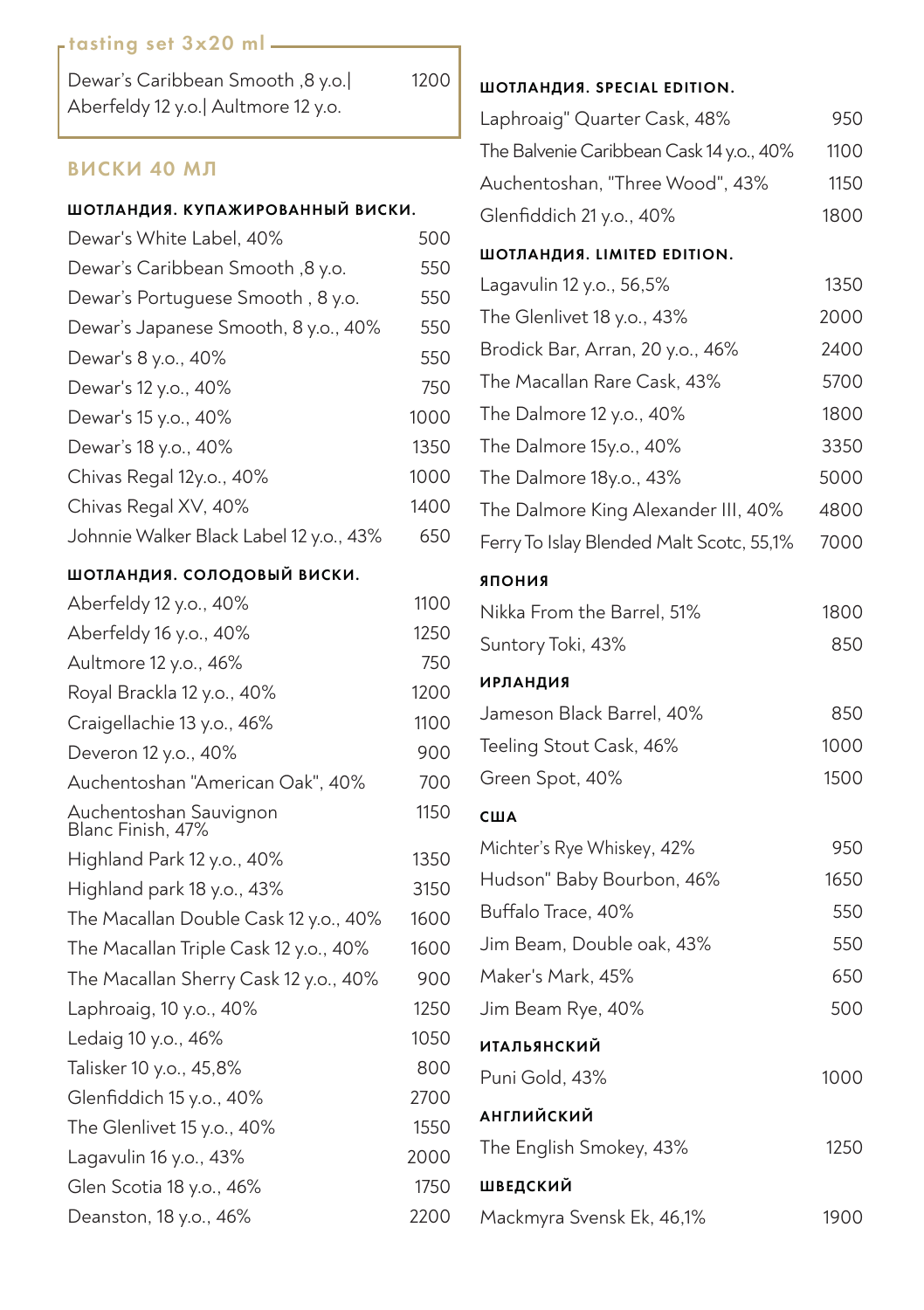#### ВОДКА 40 МЛ

| Reyka Small Batch Vodka, 40% | 750 |
|------------------------------|-----|
| Grey Goose, 40%              | 550 |
| Ketel One, 40%               | 450 |
| Чистые Росы, 40%             | 450 |
| Absolut Original, 40%        | 450 |
| Онегин, 40%                  | 350 |
| Белуга Нобл, 40%             | 380 |

#### **РОМ 40 МЛ**

| BACARDÍ Gran Reserva 8 Anos, 40%   | 750  |
|------------------------------------|------|
| Havana Club" Anejo 7 Anos, 40%     | 650  |
| Banks 5 Island Rum, 43%            | 700  |
| Brugal 1888, 40%                   | 1050 |
| Botucal" Reserva Exclusiva, 40%    | 900  |
| Zacapa 23 Solera Gran Reserva, 40% | 1350 |
| A.H.Riise Royal Danish Navy, 40%   | 1700 |

#### ТЕКИЛА & МЕСКАЛЬ 40 МЛ

| 900  |
|------|
| 1000 |
| 1100 |
| 2300 |
| 1500 |
|      |

# ДЖИН 40 МЛ

| Beefeater Dry Gin, 40% (England)                          | 600  |
|-----------------------------------------------------------|------|
| Bombay Sapphire, 47% (England)                            | 650  |
| Bombay Bramble, 37,5% (England)                           | 700  |
| Martin Miller's, London dry Gin, 40%<br>(England)         | 950  |
| Martin Miller's, "9 Moons"<br>Agedd Barrel, 40% (England) | 4000 |
| Oxley, 47% (England)                                      | 900  |
| Sipsmith 41,6% (England)                                  | 800  |
| Monkey 47, 47%, (Germany)                                 | 2000 |
| Hendricks, 44%(Scotchland)                                | 1400 |
| Roku, 43% (Japan)                                         | 750  |
| Brockman's, 40% (England)                                 | 850  |
| КАЛЬВАДОС 40 МЛ                                           |      |
| Coeur de Lion Calvados<br>Pays d'Auge VSOP, 40%           | 1350 |

Coeur de Lion Calvados<br>Pays d'Auge XO, 40%

### КОНЬЯК 40 МЛ

| Baron Otard V.S., 40%              | 600  |
|------------------------------------|------|
| Baron Otard V.S.O.P., 40%          | 750  |
| Baron Otard X.O., 40%              | 2100 |
| Courvoisier V.S.O.P., 40%          | 1050 |
| Courvoisier X.O., 40%              | 4000 |
| Camus V.S., 40%                    | 750  |
| Camus V.S.O.P., 40%                | 950  |
| Martell V.S.O.P., 40%              | 1150 |
| КРЕПЛЕННЫЕ ВИНА,<br>АМАРО И ПИКЕРЫ |      |

#### ВЕРМУТЫ 75 МЛ

| Martini Riserva Speciale<br>Ambrato, 18% | 600 |
|------------------------------------------|-----|
| Martini Riserva Speciale<br>Rubino, 18%  | 600 |
| Lillet Blanc. 17%                        | 650 |
| ЛИКЕРЫ, БИТТЕРЫ, АМАРО<br>И ПРОЧИЕ 40 МЛ |     |
| Fernet Branca, 40%                       | 550 |
| Martini BITTER, 28.5%                    | 550 |
| Becherovka. 38%                          | 450 |
| Beluga Hunting Berry, 38%                | 380 |
| Beluga Hunting Herbal, 38%               | 380 |

#### **ХЕРЕС 75 МЛ**

| Gonzalez Byass, Tio Pepe Fino, 15%          | 950  |
|---------------------------------------------|------|
| Gonzalez Byass, Oloroso, 20,5%              | 1700 |
| Gonzalez Byass,<br>Noe Pedro Ximenes, 15,5% | 2750 |

# ПОРТО 75 МЛ

| Quinta Do Infantado, Tawny, 19,5%       | 700  |
|-----------------------------------------|------|
| Quinta Do Crasto, Colheita 2001, 20%    | 1500 |
| Churchill's LBV, 19,5%                  | 950  |
| Taylor's 10 y.o., 20%                   | 1350 |
| Warre's Otima, 20 y.o., Tawny Port, 20% | 1950 |
| <b>ПИВО 330 МЛ</b>                      |      |

#### Estrella Damm, 5,1%  $\Omega$ 500 Cervezas Alhambra Reserva 1925, 6,4% 700 1250 Dacha #5, Lager, 5,4% 350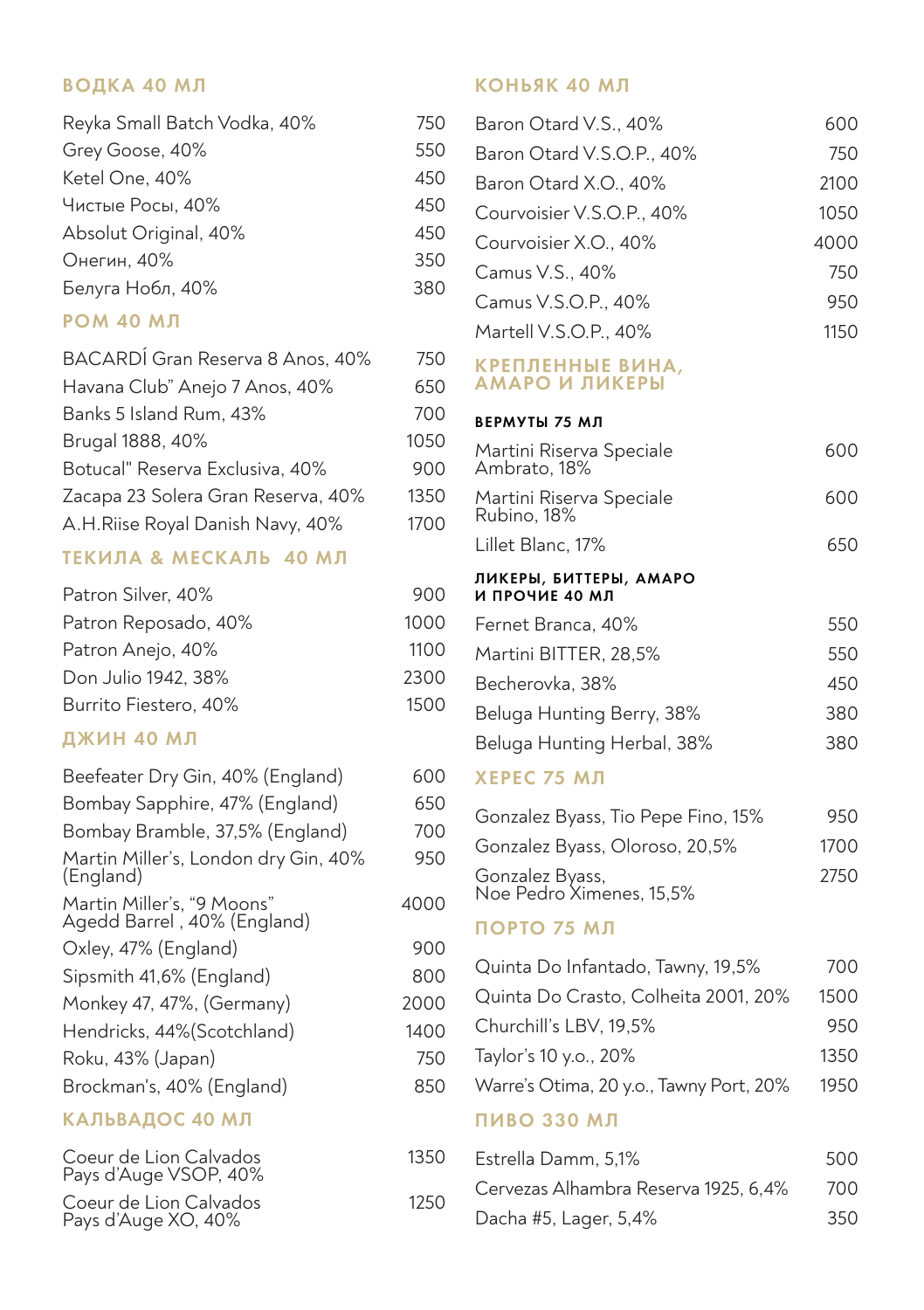# **КИТАЙСКИЙ ЧАЙ**

# ЗЕЛЕНЫЙ ЧАЙ

| Лунцзин а                      | 500 мл | 800 |
|--------------------------------|--------|-----|
| Моли Люй Чжу                   | 500 мл | 550 |
| <b>УЛУН</b>                    |        |     |
| Те Гуанин Сипин Аньси          | 500 мл | 600 |
| Да Хун Пао Цин Сян             | 500 мл | 800 |
| Габа Платинум                  | 500 мл | 950 |
| Най Сян                        | 500 мл | 600 |
| ЧЁРНЫЙ ЧАЙ                     |        |     |
| Ассам королевский              | 500 мл | 850 |
| ПУЭР                           |        |     |
| Гу Шу Ча                       | 500 мл | 850 |
| ДРУГИЕ ЧАИ                     |        |     |
| Облепиха - Белый шоколад       | 200 мл | 550 |
| Мандарин - Имбирь - Лист лайма | 500 мл | 750 |
| Русские узоры                  | 500 мл | 600 |
| Таежный                        | 500 мл | 500 |
| Гречишный                      | 500 мл | 550 |
| <b>КОФЕ</b>                    |        |     |
| Эспрессо                       | 30 мл  | 250 |
| Двойной эспрессо               | 60 мл  | 250 |
| Американо                      | 200 мл | 250 |
| Капучино                       | 200 мл | 350 |
| Пикколо                        | 100 мл | 250 |
| Латте                          | 250 мл | 350 |
| Флэт Уайт                      | 200 мл | 350 |
| Матча Латте                    | 250 мл | 350 |
| Эспрессо-тоник                 | 200 мл | 350 |

Молоко растительное +50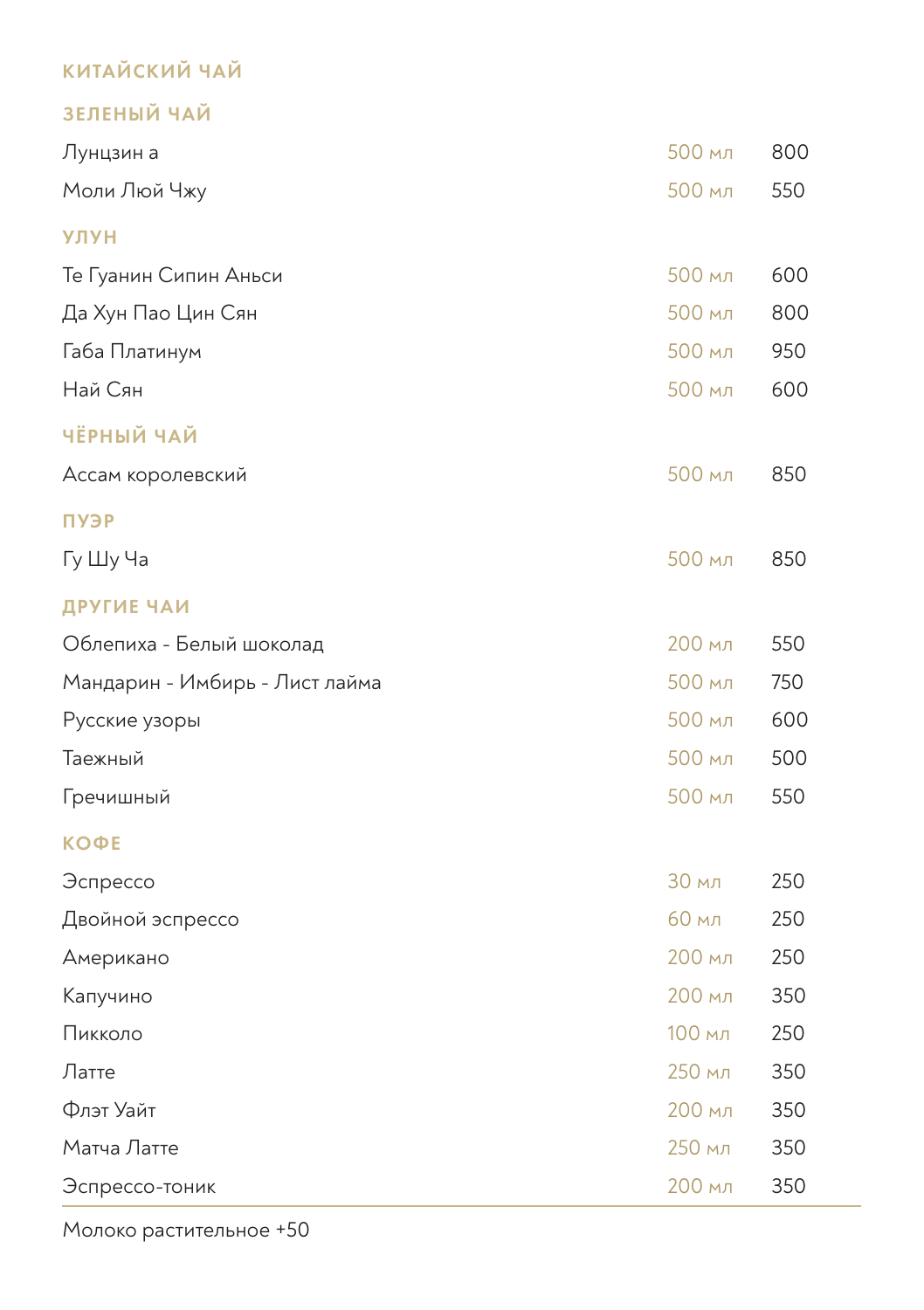# БЕЗАЛКОГОЛЬНЫЕ КОКТЕЙЛИ

| Чёрная Смородина - Бобы Тонка                                  | 250 мл | 400 |
|----------------------------------------------------------------|--------|-----|
| Virgin Riesling<br>рислинг б/а, дыня, лист лайма, лимон        | 250 мл | 600 |
| Fizzy rosso<br>санджовезе б/а, фисташка, крем бальзамик, лимон | 250 мл | 600 |
| <b>ВОДА НЕГАЗИРОВАННАЯ</b>                                     |        |     |
| Acqua Panna                                                    | 250 мл | 550 |
| Acqua Panna                                                    | 750 мл | 850 |
| <b>ВОДА ГАЗИРОВАННАЯ</b>                                       |        |     |
| Solan De Cabras                                                | 330 мл | 650 |
| Solan De Cabras                                                | 750 мл | 850 |
| СОКИ                                                           |        |     |
| Franz Josef Rauch (апельсин, яблоко, томат, клюква)            | 200 мл | 400 |
| <b>ТОНИКИ</b>                                                  |        |     |
| Fever - Tree, Premium Indian Tonic                             | 200 мл | 470 |
| Fever - Tree, Mediterranean Tonic Water                        | 200 мл | 470 |
| Fever - Tree, Elderflower Tonic Water                          | 200 мл | 470 |
| <b>ГАЗИРОВАННЫЕ НАПИТКИ</b>                                    |        |     |
| Coca-cola                                                      | 330 мл | 250 |
| Coca-cola light                                                | 330 мл | 250 |
| Fever Tree, Ginger Ale                                         | 200 мл | 470 |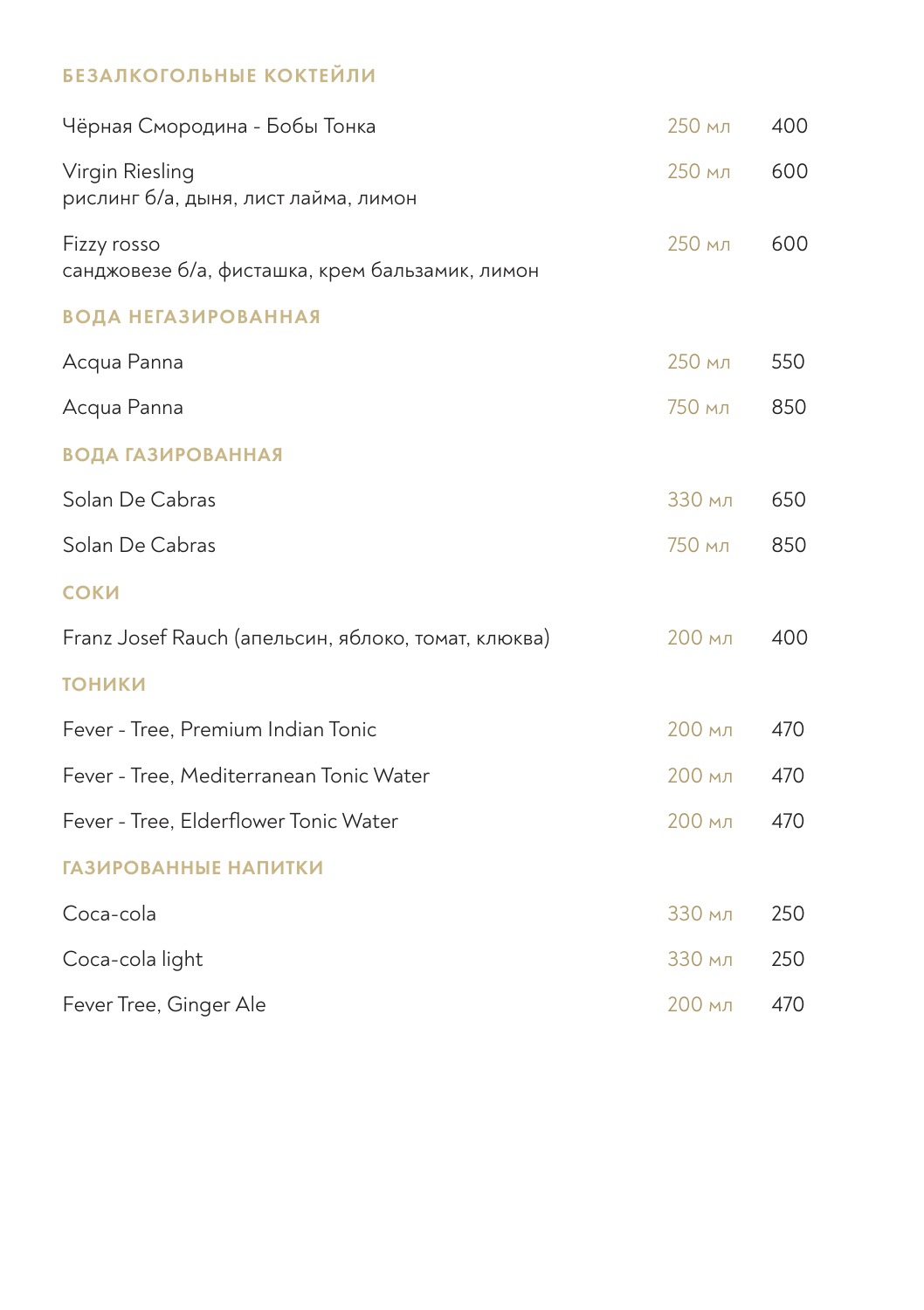# **Pink Apple** 12%

Dewar's 8 Caribbean Smooth, banana, peach, cider rose **-800-**

# **Tommy D Sour** 16%

Dewar's 8 Caribbean Smooth, passion fruit puree, limoncello, prosecco **- 800 -**

 **Dewar's Highball** 14%

Dewar's 8 Caribbean Smooth, aranciatta, coconut **-800-**

### **Enzo** 16%

Bombay Bramble, orange, mango **-800-**

#### **Erte** 14%

Courvoisier VSOP, melon, jerez fino, prosecco, citrus **-950-**

# **Сanestrelli** 16%

Sipsmith, raspberries, buckwheat, peach **-850-**

# **SIGNATURE LORO COCKTAILS**

 **Basilico Fragola** 15% Sipsmith, pink pepper, basil, strawberry **-850-**

#### **Bergamotto sour** 15%

Banks 5, bergamotto, almond, bitter

**-850-**

#### **Pirus** 15%

Grey Goose Citron, pear, thyme, aloe **-800-**

# **Melonetti** 9%

Melonade, Sherry fino, chamomile, peach, prosecco **-850-**

# **Sgroppino** 8%

Grey Goose citron, sorbet, lemon, lime, prosecco **-900-**

## **Loro spritz** 7%

Calvados, peach, currant, grapefruit **-1000-**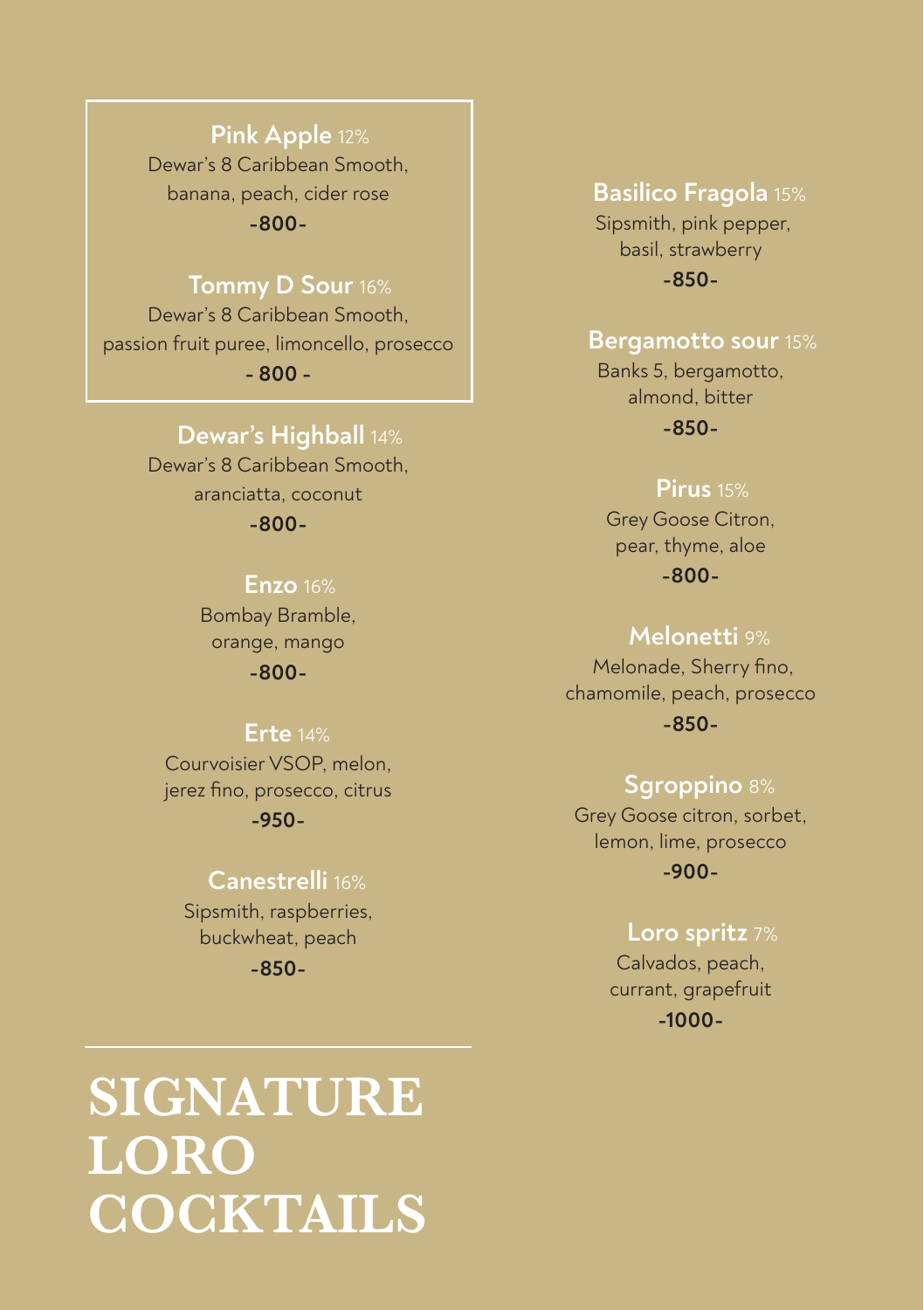# **Cioccolato** 15%

Courvoisier VSOP, advocaat, lungo, vanilla

**-800-**

# **Negroni** 30%

 Oxley gin, Carpano Antica formula, Martini bitter **-950-**

> **Dry Martini** 39% Sipsmith, dolin dry **-1 000-**

# **Tommy's margarita** 15%

Patron silver, lime, agave **-800-**

# **Blood and Sand** 16%

Dewar's 15, orange, cherry, vermouth

**-800-**

# **Old Cuban** 18%

Bacardi 8, lime, mint, bitter, prosecco

**-850-**

 **Rusty Nail** 42% Auchentoshan Three Wood, drambui **-1 300-**

# **THE GREAT CLASSIC COCKTAILS**

# **Espresso Martini** 12%

Grey Goose, coffee liqueur, espresso **-800-**

 **Pisco sour** 15%

Pisco, lemon, sugar, bitter, protein **-800-**

# **Old - fashioned** 38%

Michter's rye bourbon, sugar, bitter **-1 400-**

# **Manhattan** 38%

Michter's Rye Whiskey, Carpano Antica formula, angostura bitter **-1 750-**

# **Bloody Mary** 10%

Grey Goose, tomato juice, celery, spices **-850-**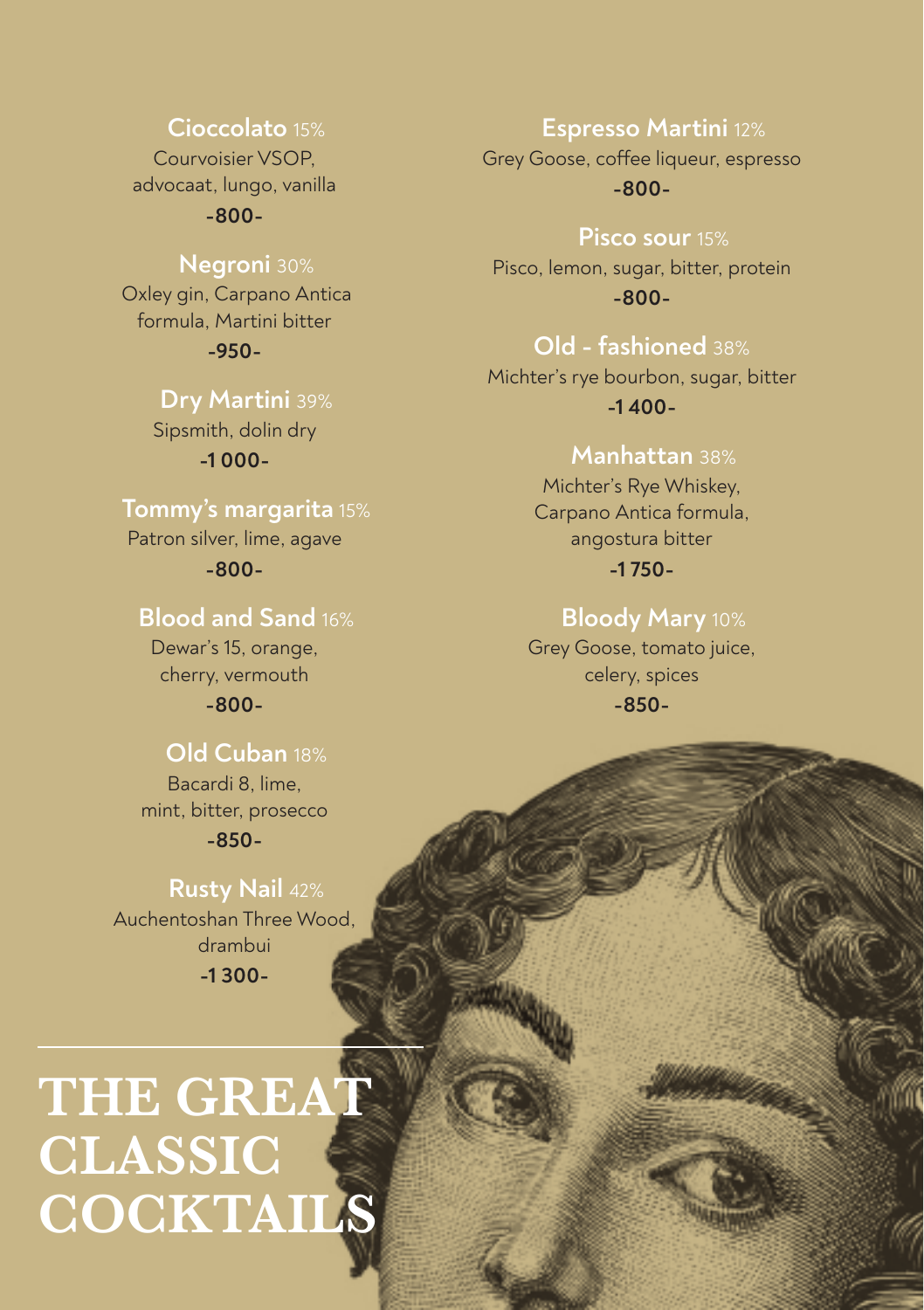# tasting set 3x20 ml

| Dewar's Caribbean Smooth ,8 y.o.     |  |
|--------------------------------------|--|
| Aberfeldy 12 y.o.   Aultmore 12 y.o. |  |

1200

#### WHISKY & WHISKEY 40 ML

#### BLENDED WHISKEY. SCOTLAND

| Dewar's White Label, 40%                | 500  |
|-----------------------------------------|------|
| Dewar's Caribbean Smooth, 8 y.o.        | 550  |
| Dewar's Portuguese Smooth, 8 y.o.       | 550  |
| Dewar's Japanese Smooth, 8 y.o., 40%    | 550  |
| Dewar's 8 y.o., 40%                     | 550  |
| Dewar's 12 y.o., 40%                    | 750  |
| Dewar's 15 y.o., 40%                    | 1000 |
| Dewar's 18 y.o., 40%                    | 1350 |
| Chivas Regal 12y.o., 40%                | 1000 |
| Chivas Regal XV, 40%                    | 1400 |
| Johnnie Walker Black Label 12 y.o., 43% | 650  |

#### SINGLE MALT. SCOTLAND

| Aberfeldy 12 y.o., 40%                      | 1100 |
|---------------------------------------------|------|
| Aberfeldy 16 y.o., 40%                      | 1250 |
| Aultmore 12 y.o., 46%                       | 750  |
| Royal Brackla 12 y.o., 40%                  | 1200 |
| Craigellachie 13 y.o., 46%                  | 1100 |
| Deveron 12 y.o., 40%                        | 900  |
| Auchentoshan "American Oak", 40%            | 700  |
| Auchentoshan Sauvignon<br>Blanc Finish, 47% | 1150 |
| Highland Park 12 y.o., 40%                  | 1350 |
| Highland park 18 y.o., 43%                  | 3150 |
| The Macallan Double Cask 12 y.o., 40%       | 1600 |
| The Macallan Triple Cask 12 y.o., 40%       | 1600 |
| The Macallan Sherry Cask 12 y.o., 40%       | 900  |
| Laphroaig, 10 y.o., 40%                     | 1250 |
| Ledaig 10 y.o., 46%                         | 1050 |
| Talisker 10 y.o., 45,8%                     | 800  |
| Glenfiddich 15 y.o., 40%                    | 2700 |
| The Glenlivet 15 y.o., 40%                  | 1550 |
| Lagavulin 16 y.o., 43%                      | 2000 |
| Glen Scotia 18 y.o., 46%                    | 1750 |
| Deanston, 18 y.o., 46%                      | 2200 |

#### SINGLE MALT. SCOTLAND. SPECIAL EDITION.

| Laphroaig" Quarter Cask, 48%             | 950  |
|------------------------------------------|------|
| The Balvenie Caribbean Cask 14 y.o., 40% | 1100 |
| Auchentoshan, "Three Wood", 43%          | 1150 |
| Glenfiddich 21 y.o., 40%                 | 1800 |

#### SINGLE MALT. SCOTLAND. LIMITED EDITION.

| Lagavulin 12 y.o., 56,5%                 | 1350 |
|------------------------------------------|------|
| The Glenlivet 18 y.o., 43%               | 2000 |
| Brodick Bar, Arran, 20 y.o., 46%         | 2400 |
| The Macallan Rare Cask, 43%              | 5700 |
| The Dalmore 12 y.o., 40%                 | 1800 |
| The Dalmore 15y.o., 40%                  | 3350 |
| The Dalmore 18y.o., 43%                  | 5000 |
| The Dalmore King Alexander III, 40%      | 4800 |
| Ferry To Islay Blended Malt Scotc, 55,1% | 7000 |
| <b>JAPAN</b>                             |      |
| Nikka From the Barrel, 51%               | 1800 |
| Suntory Toki, 43%                        | 850  |
| <b>IRISH</b>                             |      |
| Jameson Black Barrel, 40%                | 850  |
| Teeling Stout Cask, 46%                  | 1000 |
| Green Spot, 40%                          | 1500 |
| <b>USA</b>                               |      |
| Michter's Rye Whiskey, 42%               | 950  |
| Hudson" Baby Bourbon, 46%                | 1650 |
| Buffalo Trace, 40%                       | 550  |
| Jim Beam, Double oak, 43%                | 550  |
| Maker's Mark, 45%                        | 650  |
| Jim Beam Rye, 40%                        | 500  |
| <b>ITALIAN</b>                           |      |
| Puni Gold, 43%                           | 1000 |
| <b>ENGLAND</b>                           |      |
| The English Smokey, 43%                  | 1250 |
| <b>SWEDEN</b>                            |      |
| Mackmyra Svensk Ek, 46,1%                | 1900 |
|                                          |      |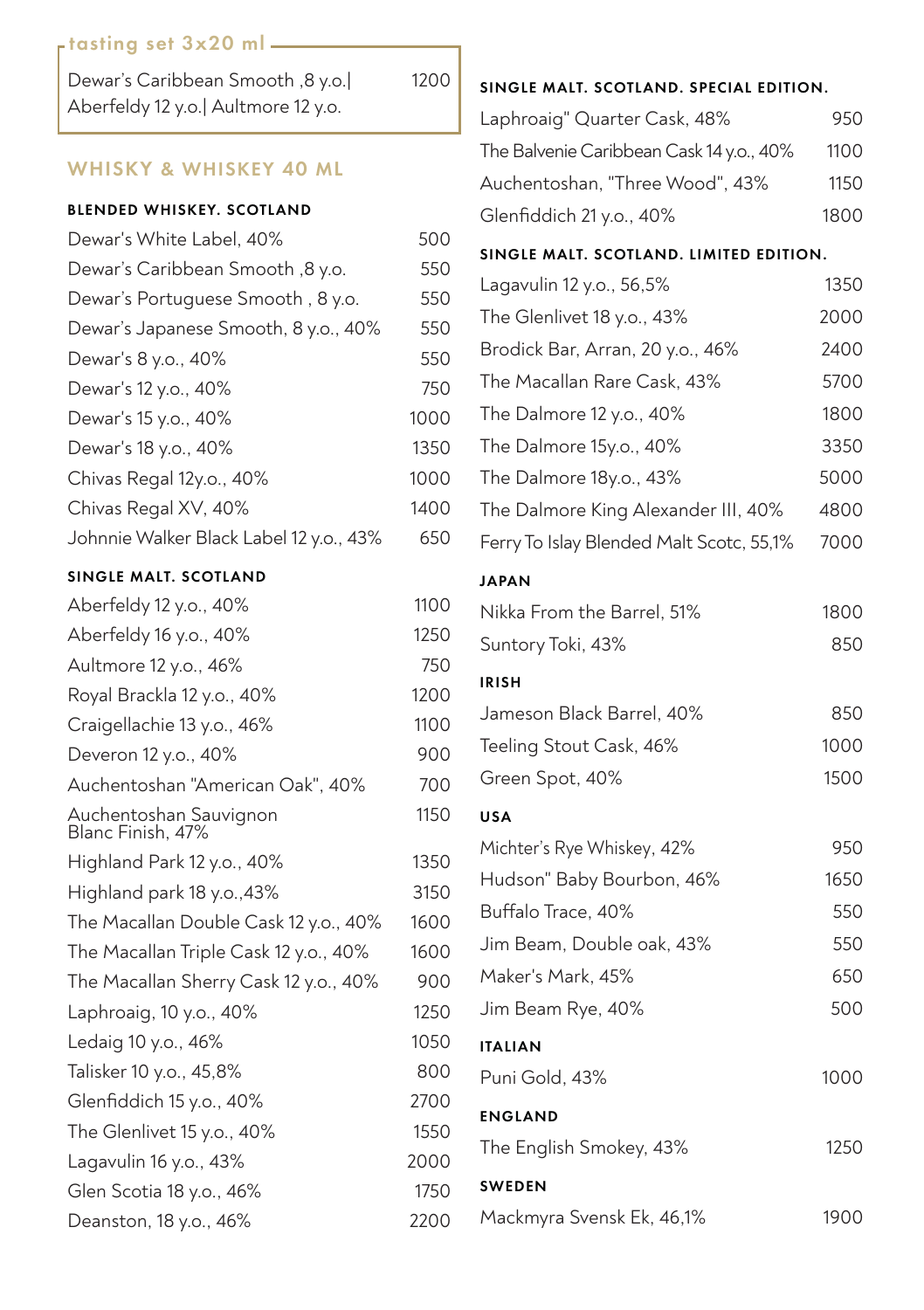#### VODKA 40 ML

| Reyka Small Batch Vodka, 40% | 750 |
|------------------------------|-----|
| Grey Goose, 40%              | 550 |
| Ketel One, 40%               | 450 |
| Chisti Rosi, 40%             | 450 |
| Absolut Original, 40%        | 450 |
| Onegin, 40%                  | 350 |
| Beluga Noble, 40%            | 380 |

#### RUM 40 ML

| BACARDÍ Gran Reserva 8 Anos, 40%   | 750  |
|------------------------------------|------|
| Havana Club" Anejo 7 Anos, 40%     | 650  |
| Banks 5 Island Rum, 43%            | 700  |
| Brugal 1888, 40%                   | 1050 |
| Botucal" Reserva Exclusiva, 40%    | 900  |
| Zacapa 23 Solera Gran Reserva, 40% | 1350 |
| A.H.Riise Royal Danish Navy, 40%   | 1700 |
|                                    |      |

## TEQUILA & MEZCAL 40 ML

| 900  |
|------|
| 1000 |
| 1100 |
| 2300 |
| 1500 |
|      |

# GIN 40 ML

| Beefeater Dry Gin, 40% (England)                          | 600  |
|-----------------------------------------------------------|------|
| Bombay Sapphire, 47%(England)                             | 650  |
| Bombay Bramble, 37,5% (England)                           | 700  |
| Martin Miller's, London dry Gin, 40%<br>(England)         | 950  |
| Martin Miller's, "9 Moons"<br>Agedd Barrel, 40% (England) | 4000 |
| Oxley, 47% (England)                                      | 900  |
| Sipsmith 41,6% (England)                                  | 800  |
| Monkey 47, 47%, (Germany)                                 | 2000 |
| Hendricks, 44% (Scotchland)                               | 1400 |
| Roku, 43% (Japan)                                         | 750  |
| Brockman's, 40% (England)                                 | 850  |
| <b>CALVADOS 40 ML</b>                                     |      |
| Coeur de Lion Calvados<br>Pays d'Auge VSOP, 40%           | 1350 |

1250

Coeur de Lion Calvados Pays d'Auge XO, 40%

# COGNAC 40 ML

| Baron Otard V.S., 40%                                 | 600  |
|-------------------------------------------------------|------|
| Baron Otard V.S.O.P., 40%                             | 750  |
| Baron Otard X.O., 40%                                 | 2100 |
| Courvoisier V.S.O.P., 40%                             | 1050 |
| Courvoisier X.O., 40%                                 | 4000 |
| Camus V.S., 40%                                       | 750  |
| Camus V.S.O.P., 40%                                   | 950  |
| Martell V.S.O.P., 40%                                 | 1150 |
| <b>FORTIFIED WINES,</b><br><b>AMARO &amp; LIQUERS</b> |      |
| <b>VERMOUTH 75 ML</b>                                 |      |
| Martini Riserva Speciale<br>Ambrato, 18%              | 600  |
| Martini Riserva Speciale<br>Rubino, 18%               | 600  |
| Lillet Blanc, 17%                                     | 650  |
| LIQUORS, BITTERS, AMARO, ETC.40 ML                    |      |
| Fernet Branca, 40%                                    | 550  |
| Martini BITTER, 28,5%                                 | 550  |
| Becherovka, 38%                                       | 450  |
| Beluga Hunting Berry, 38%                             | 380  |
| Beluga Hunting Herbal, 38%                            | 380  |
| <b>SHERRY 75 ML</b>                                   |      |
| Gonzalez Byass, Tio Pepe Fino, 15%                    | 950  |
| Gonzalez Byass, Oloroso, 20,5%                        | 1700 |
| Gonzalez Byass, Noe Pedro Ximenes,<br>15,5%           | 2750 |
| <b>PORTO 75 ML</b>                                    |      |
| Quinta Do Infantado, Tawny, 19,5%                     | 700  |
| Quinta Do Crasto, Colheita 2001, 20%                  | 1500 |
| Churchill's LBV, 19,5%                                | 950  |
| Taylor's 10 y.o., 20%                                 | 1350 |
| Warre's Otima, 20 y.o., Tawny Port, 20%               | 1950 |
| <b>BEER 330 ML</b>                                    |      |
| Estrella Damm, 5,1%                                   | 500  |

Cervezas Alhambra Reserva 1925, 6,4% 700 Dacha #5, Lager, 5,4% 350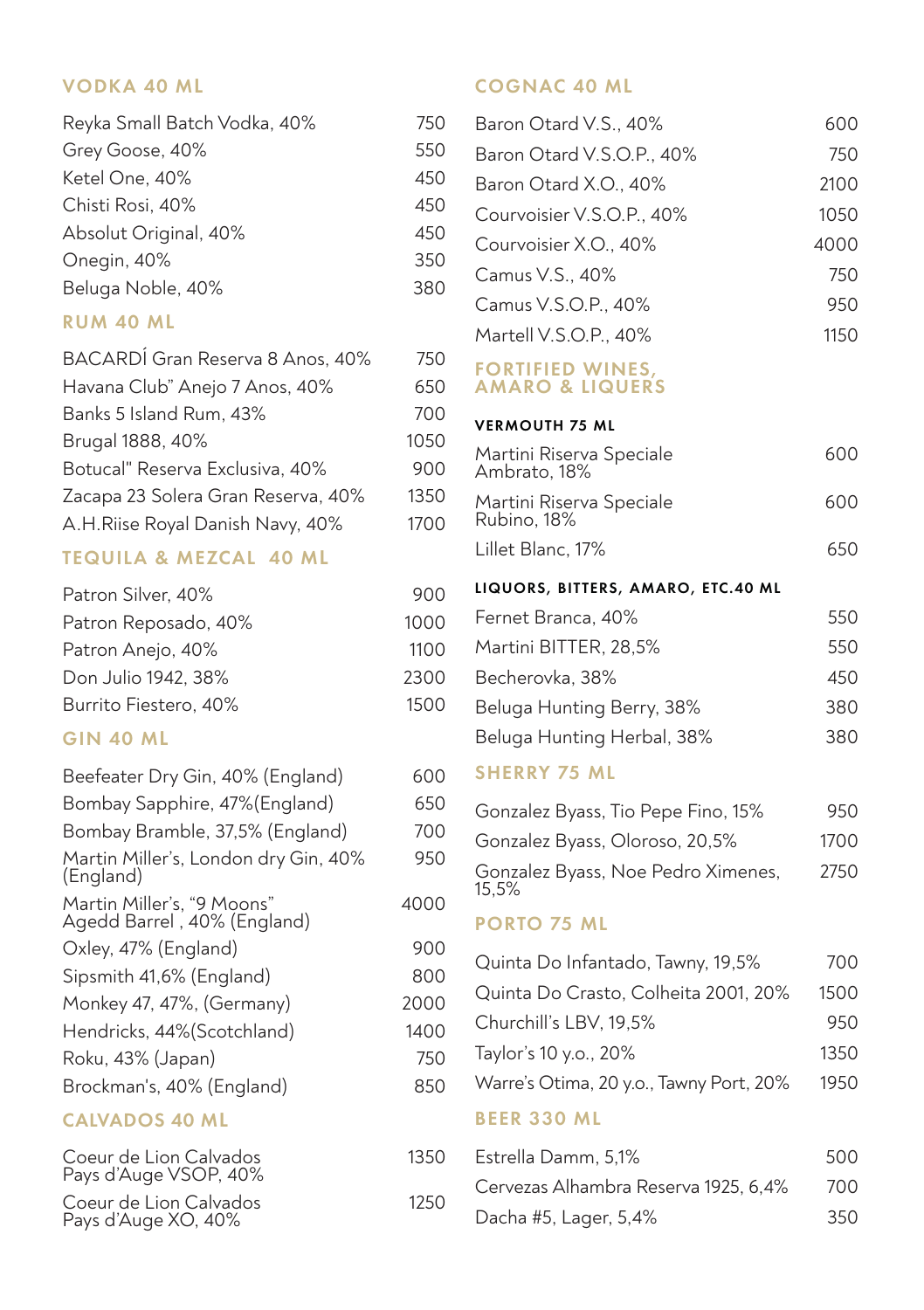# CHINESE TEA

GREEN TEA

| Long Jing a                     | 500 ml          | 800 |
|---------------------------------|-----------------|-----|
| Moth Lu Zhu                     | 500 ml          | 550 |
| <b>OOLONG</b>                   |                 |     |
| Tie Guan Yin                    | 500 ml          | 600 |
| Da Hong Pao Qing Xiang          | 500 ml          | 800 |
| Gaba Platinum                   | 500 ml          | 950 |
| Nai Xiang                       | 500 ml          | 600 |
| <b>BLACK TEA</b>                |                 |     |
| Assam Royal                     | 500 ml          | 850 |
| <b>PUER</b>                     |                 |     |
| Gu shu cha                      | 500 ml          | 850 |
| <b>OTHER TEAS</b>               |                 |     |
| Sea Buckthorn - White Chocolate | 200 ml          | 550 |
| Tangerine - Ginger - Lime leaf  | 500 ml          | 750 |
| <b>Russian Patterns</b>         | 500 ml          | 600 |
| Taiga                           | 500 ml          | 500 |
| Buckwheat                       | 500 ml          | 550 |
| <b>COFFEE</b>                   |                 |     |
| Espresso                        | $30 \mathrm{m}$ | 250 |
| Doppio                          | 60 ml           | 250 |
| Americano                       | 200 ml          | 250 |
| Cappuccino                      | 200 ml          | 350 |
| Piccolo                         | 100 ml          | 250 |
| Latte                           | 250 ml          | 350 |
| Flat White                      | 200 ml          | 350 |
| Matcha Latte                    | 250 ml          | 350 |
| Espresso Tonic                  | 200 ml          | 350 |

Plant-based milk +50